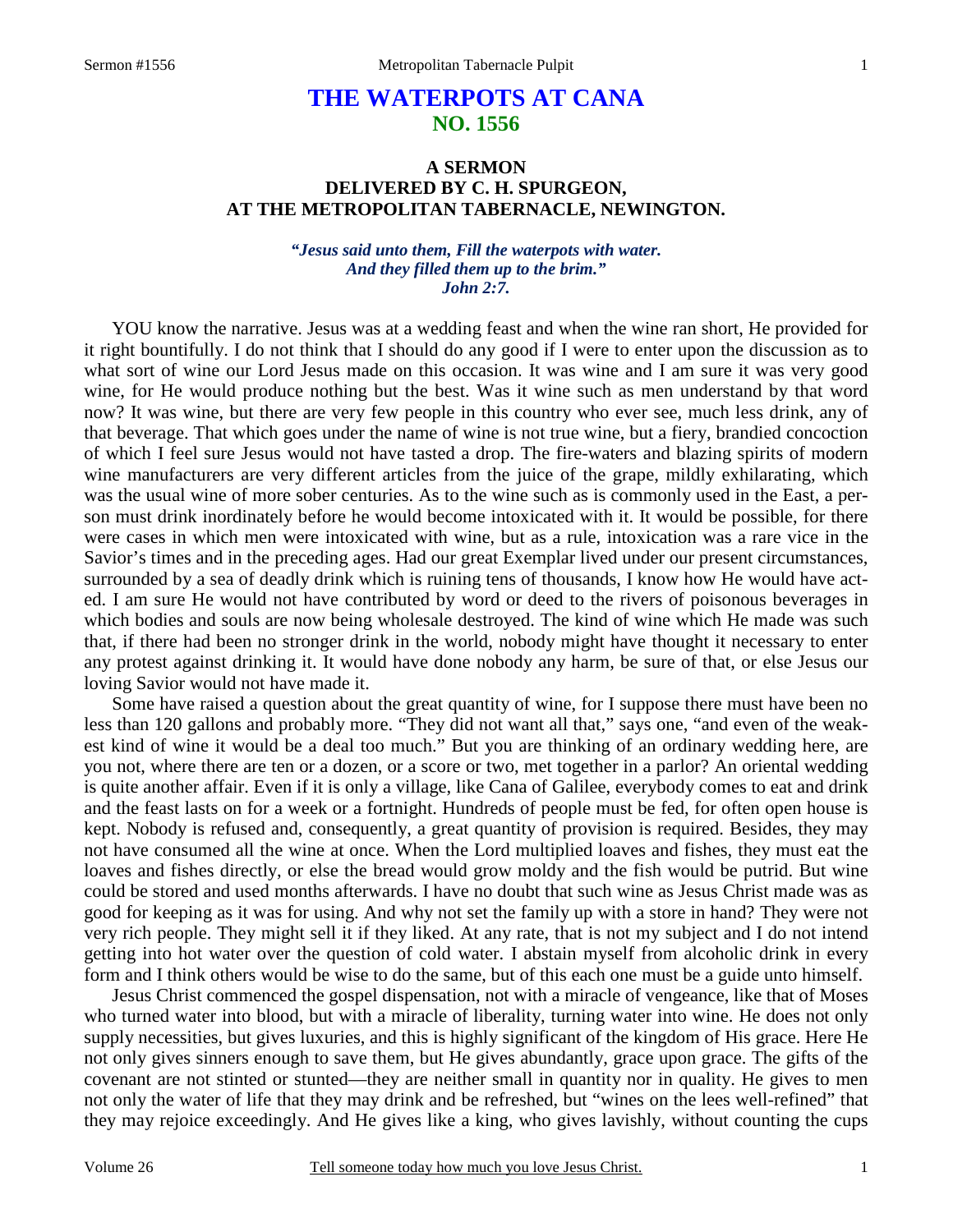and bottles. As to one hundred and twenty gallons, how little is that in comparison with the rivers of love and mercy which He is pleased to bestow freely out of His bountiful heart upon the neediest souls. You may forget all about the wine question and all about wine, bad, good, or indifferent. The less we have to do with it the better, I am quite sure. And now let us think about our Lord's mercy and let the wine stand as a type of His grace and the abundance of it as the type of the abundance of His grace which He does so liberally bestow.

 Now, concerning this miracle, it may well be remarked how simple and unostentatious it was. One might have expected that when the great Lord of all came here in human form He would commence His miraculous career by summoning the scribes and Pharisees, at least, if not the kings and princes of the earth, to see the marks of His calling and the guarantees and warrants of His commission. Gathering them all together to work some miracle before them, as Moses and Aaron did before Pharaoh, that they might be convinced of His Messiahship. He does nothing of the kind. He goes to a simple wedding among poor people and there, in the simplest and most natural way, He displays His glory. When the water is to be turned into wine, when He selects that as the first miracle, He does not call for the master of the feast even, or for the bridegroom himself, or for any of the guests, and begin to say, "You clearly perceive that your wine is all gone. Now, I am about to show you a great marvel, to turn water into wine." No, He does it quietly with the servants. He tells them to fill the waterpots. He uses the baths. He does not ask for any new vessels, but uses what was there, making no fuss or parade. He uses water, too, of which they had abundance and works the miracle, if I may so speak, in the most commonplace and natural style—and that is just the style of Jesus Christ. Now, if it had been a Roman Catholic miracle, it would have been done in a very mysterious, theatrical, sensational way, with no end of paraphernalia. But being a genuine miracle, it is done just as nearly after the course of nature as the supernatural can go.

 Jesus does not have the waterpots emptied and then fill them with wine, but He goes as far with nature as nature will go and uses water to make the wine from, therein following the processes of His providence which are at work every day. When the water drops from heaven and flows into the earth to the roots of the vine and so swells out the clusters with ruddy juice, it is through water that wine is produced. There is only a difference as to time whether the wine is created in the cluster or in the waterpots. Our Lord does not call for any strangers to do it, but the ordinary servants shall bring ordinary water, and while they are drawing out the water, or what appears to them to be water, the servants shall perceive that the water has been turned into wine. Now, whenever you try to serve Jesus Christ, do not make a fuss about it, because He never made any fuss in what He did, even when He was working amazing miracles. If you want to do a good thing, go and do it as naturally as ever you can. Be simple-hearted and simple-minded. Be yourself. Do not be affected in your piety, as if you were going to walk to heaven on stilts. Walk on your own feet and bring religion to your own door and to your own fireside.

 If you have a grand work to do, do it with that genuine simplicity which is next akin to sublimity, for affectation and everything that is gaudy and ostentatious, is after all mean and beggarly. Nothing but simple naturalness has about it a genuine beauty and such a beauty there is about this miracle of the Savior.

 Let all these remarks stand as a kind of preface, for now I need to draw out *the principles which are hidden in my text.* And then, secondly, when I have displayed those principles, I want to show *how they should be carried out*.

**I.** "Jesus said unto them, Fill the waterpots with water." WHAT ARE THE PRINCIPLES IN-VOLVED IN OUR LORD'S MODE OF PROCEDURE? First, that as a rule, *when Christ is about to bestow a blessing, He gives a command.* This is a fact which your memories will help you to establish in a moment. It is not always so, but as a general rule, a word of command goes before a word of power or else with it. He is about to give wine and the process does not consist in saying, "Let wine be," but it begins by a command addressed to men, "Fill the waterpots with water." Here is a blind man. Christ is about to give him sight. He puts clay on his eyes and then says, "Go to the pool of Siloam and wash." There is a man with his arm swinging at his side, useless to him. Christ is going to restore it and He says, "Stretch forth your hand." Yes, and the principle goes so far that it holds good in cases where it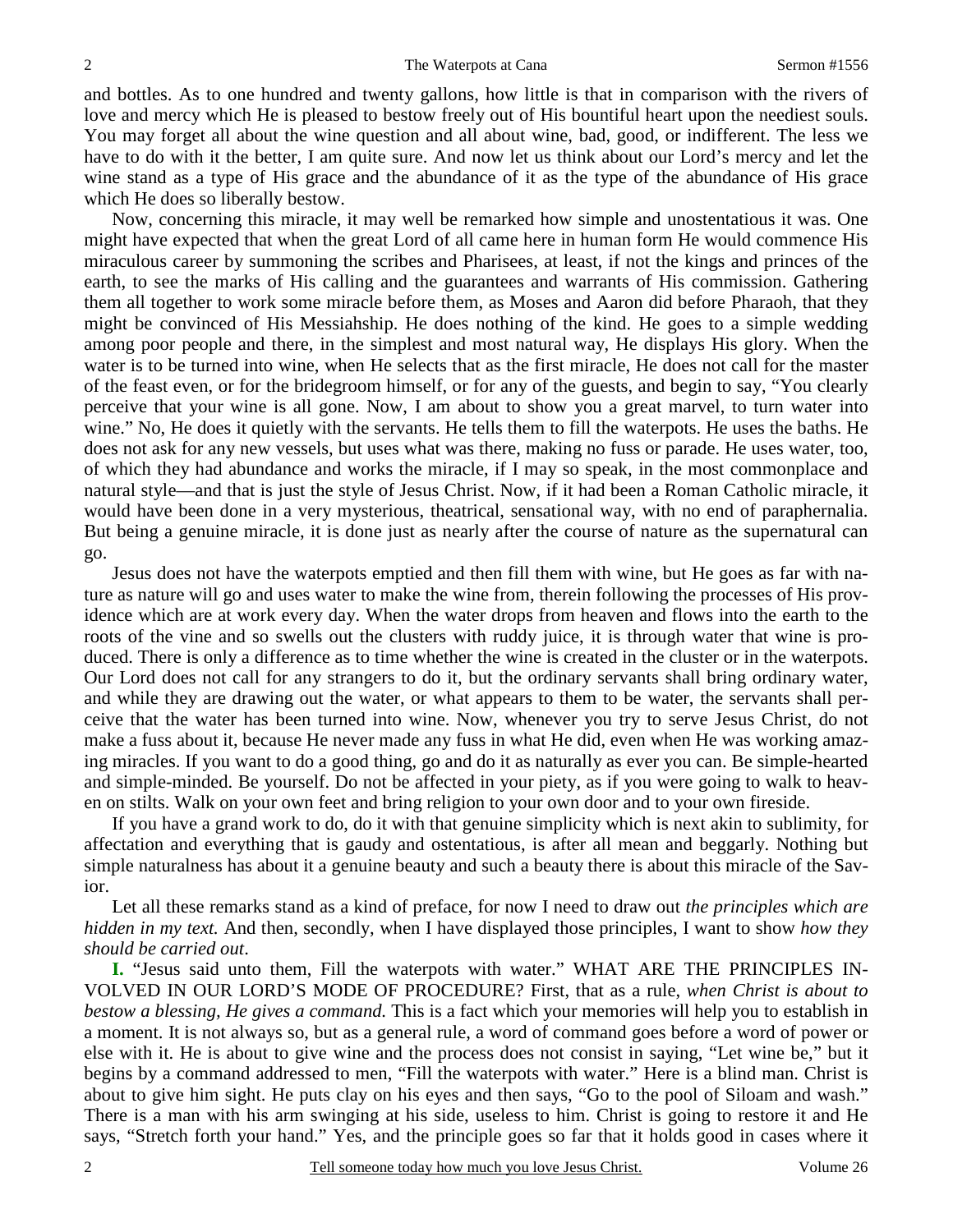## Sermon #1556 The Waterpots at Cana 3

would seem to be quite inapplicable, for if it is a child that is dead, He says, "Maid, arise." Or if it is Lazarus, who by this time stinks, being four days buried, yet He cries, "Lazarus, come forth." And thus He bestows a benefit by a command. Gospel benefits come with a gospel precept. Do you wonder that this principle which is seen in the miracles is seen in the wonders of His divine grace? Here is a sinner to be saved. What does Christ say to that sinner? "Believe in the Lord Jesus Christ and you shall be saved." Can he believe of himself? Is he not dead in sin? Brethren, raise no such questions, but learn that Jesus Christ has bidden men believe and has commissioned His disciples to cry, "Repent you, for the kingdom of heaven is at hand." "The times of this ignorance God winked at; but now commands all men everywhere to repent." And He bids us go and preach this word, "Believe in the Lord Jesus Christ and you shall be saved." But why command them? It is His will to do so and that should be enough for you who call yourself His disciple. It was so even in the olden times, when the Lord set forth in vision His way of dealing with a dead nation. There lay the dry bones of the valley, exceedingly many and exceedingly dry, and Ezekiel was sent to prophesy to them. What said the prophet? "O you dry bones, hear the word of the Lord." Is that His way of making them alive? Yes, by a command to hear, a thing which dry bones cannot do. He issues His command to the dead, the dry, the helpless, and by its power, life comes. I pray you, be not disobedient to the gospel, for faith is a duty, or we should not read of "the obedience of faith."

Jesus Christ, when He is about to bless, challenges men's obedience by issuing His royal orders. The same thing is true when we come away from the unconverted to believers. When God means to bless His people and make them blessings it is by issuing a command to them. We have been praying to the Lord that He would arise and make bare His arm. His answer is, "Awake, awake, O Zion." We ask that the world may be brought to His feet and His reply is, "All power is given unto Me in heaven and in earth. Go you therefore and teach all nations, baptizing them." The command is to us, the vehicle of the blessing. If we are to have the blessing of converts multiplied and churches built up, Christ must give us the gift. It is altogether His gift, as much as it was His to turn the water into wine. Yet, first of all, He says to us, "Go and proclaim My salvation unto the ends of the earth," for thus are we to fill the waterpots with water. If we are obedient to His command, we shall see how He will work—how mightily He will be with us and how our prayers shall be heard. That is the first principle that I see here—Christ issues commands to those whom He will bless.

 Secondly, *Christ's commands are not to be questioned, but to be obeyed*. The people want wine and Christ says, "Fill the waterpots with *water."* Well, now, if these servants had been of the mind of the captious critics of modern times, they would have looked at our Lord a long while and objected boldly, "We do not want any water. It is not the feast of purifications, it is a wedding feast. We do not require water at a wedding. We shall want water when we are going up to the synagogue, or to the temple, that we may purify our hands according to our custom, but we do not want water just now. The hour, the occasion and the fitness of things call for wine." But Mary's advice to them was sound, "Whatever He says to you, do it." Thus, too, let us neither question nor quibble, but do His bidding straight away. It may sometimes seem that Christ's command is not pertinent to the point in hand. The sinner, for instance, says, "Lord, save me. Conquer in me my sin." Our Lord cries, "Believe," and the sinner cannot see how believing in Jesus will enable Him to get the mastery over a besetting sin. There does not at first sight appear to be any connection between the simple trusting of the Savior and the conquest of a bad temper, or the getting rid of a bad habit such as intemperance, passion, covetousness, or falsehood. There is such a connection, but recollect, whether you can see the connection or not, it is yours, "not to reason why," but yours to do what Jesus bids you do, for it is by way of the command that the miracle of mercy will be worked.

 "Fill the waterpots with water," though what you want is wine. Christ sees a connection between the water and the wine, though you do not. He has a reason for the pots being filled with water, which reason, as yet, you do not know. It is not yours to ask an explanation, but to yield obedience. You are, in the first instance, just to do what Jesus bids you, as He bids you, how that He bids you, and because He bids you, and you shall find that His commandments are not grievous and in the keeping of them there is a great reward. Sometimes these commands may even seem to be trivial. They may look as if He trifled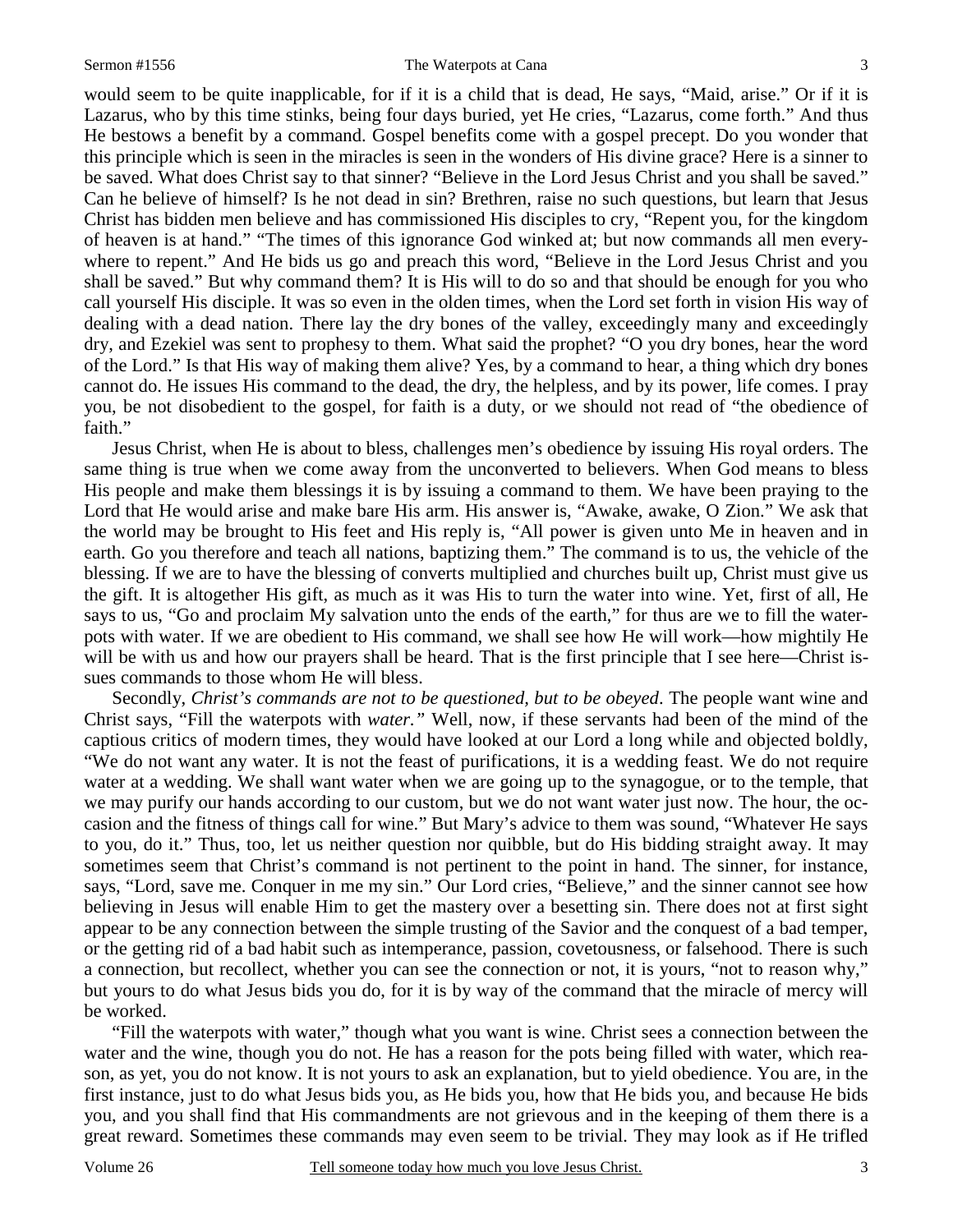with us. The family was in need of wine. Jesus says, "Fill the waterpots with water." The servants might have said, "This is clearly a mere putting off of us and playing with us. Why, we should be better employed in going round to these poor people's friends and asking them to contribute another skin of wine. We should be much better employed in finding out some shop where we could purchase more, but to send us to the well to fill those huge waterpots that hold so much water seems altogether a piece of child's play." I know, brethren that sometimes the path of duty seems as if it could not lead to the desired result. We want to be doing something more, that something more might be wrong, but it looks as if we could thereby complete our design more easily and directly, and so we hanker after this uncommanded and, perhaps, forbidden course. And I know that many a troubled conscience thinks that simply to believe in Jesus is too little a thing. The deceitful heart suggests a course which looks to be more effectual. "Do some penance. Feel some bitterness. Weep a certain amount of tears. Goad your mind or break your heart." So cries carnal self. Jesus simply commands, "Believe." It does appear to be too little a thing to be done, as if it could not be that eternal life should be given upon putting your trust in Jesus Christ, but this is the principle we want to teach you—that when Jesus Christ is about to give a blessing, He issues a command which is not to be questioned, but to be once obeyed. If you will not believe, neither shall you be established, but if you are willing and obedient, you shall eat the good of the land. "Whatever He says unto you, do it."

 The third principle is this—*whenever we get a command from Christ it is always wisdom to carry it out zealously.* He said, "Fill the waterpots with water," and they filled them *up to the brim*. You know there is a way of filling a waterpot and there is another way of filling it.

 It is full and you cannot heap it up, but still, you can fill it up till it begins almost to run over. The liquid trembles as if it must surely fall in a crystal cascade. It is a filling fullness. In fulfilling Christ's commands, my dear brethren and sisters, let us go to their widest extent. Let us fill them up to the brim. If it is, "Believe," oh, believe Him with all your might. Trust Him with your whole heart. If it is, "Preach the gospel," preach it in season and out of season, and preach the gospel—the whole of it. Fill it up to the brim. Do not give the people a half gospel. Give them a brimming-over gospel. Fill the vessels up to the very brim. If you are to repent, ask to have a hearty and a deep repentance—full to the brim. If you are to believe, ask to have an intense, absolute, childlike dependence, that your faith may be full to the brim. If you are bidden to pray, pray mightily—fill the vessel of prayer up to the brim. If you are to search the Scriptures for blessing, search them from end to end. Fill the Bible-reading vessel up to the brim. Christ's commands are never meant to be done in a half-hearted manner. Let us throw our whole soul into whatever He commands us, even though, as yet, we cannot see the reason why He has set us the task. Christ's commands should be fulfilled with enthusiasm and carried out to the extreme, if extreme is possible.

 The fourth principle is that *our earnest action in obedience to Christ is not contrary to our dependence upon Him,* but it is necessary to our dependence upon Him. I will show you that in a moment. There are some brethren, I know, who say, "Ha! You hold what you call revival services and you try to arouse men by earnest appeals and exciting addresses. Do you not see that God will do His own work? These efforts are just your trying to take the work out of God's hands. The proper way is to trust in Him and do nothing." All right, brother. We have your word for it—that you trust in Him and do nothing. I take the liberty not to be so very certain that you trust Him, for if I remember who you are and I think I have been to your house, you are about the most miserable, desponding, unbelieving person that I know. You do not even know whether you are saved yourself nine times out of ten. I think you should hardly come and cry yourself up for your faith. If you had such a wonderfully great faith, there is no doubt whatever that according to your faith it would be unto you. How many have been added to your church through your doing nothing this year—that blessed church of yours where you exercise this blessed faith without works? How many have been brought in? "Well, we do not have very many additions." No, and I think you are not likely to have. If you go about the extension of the Redeemer's kingdom by inaction, I do not think that you go *the way* to work which Jesus Christ approves of. But we venture to say to you that we who go in for working for Christ with all our heart and soul, using any means within our reach to bring men in to hear the gospel, feel as much as you do that we cannot do anything at all in the matter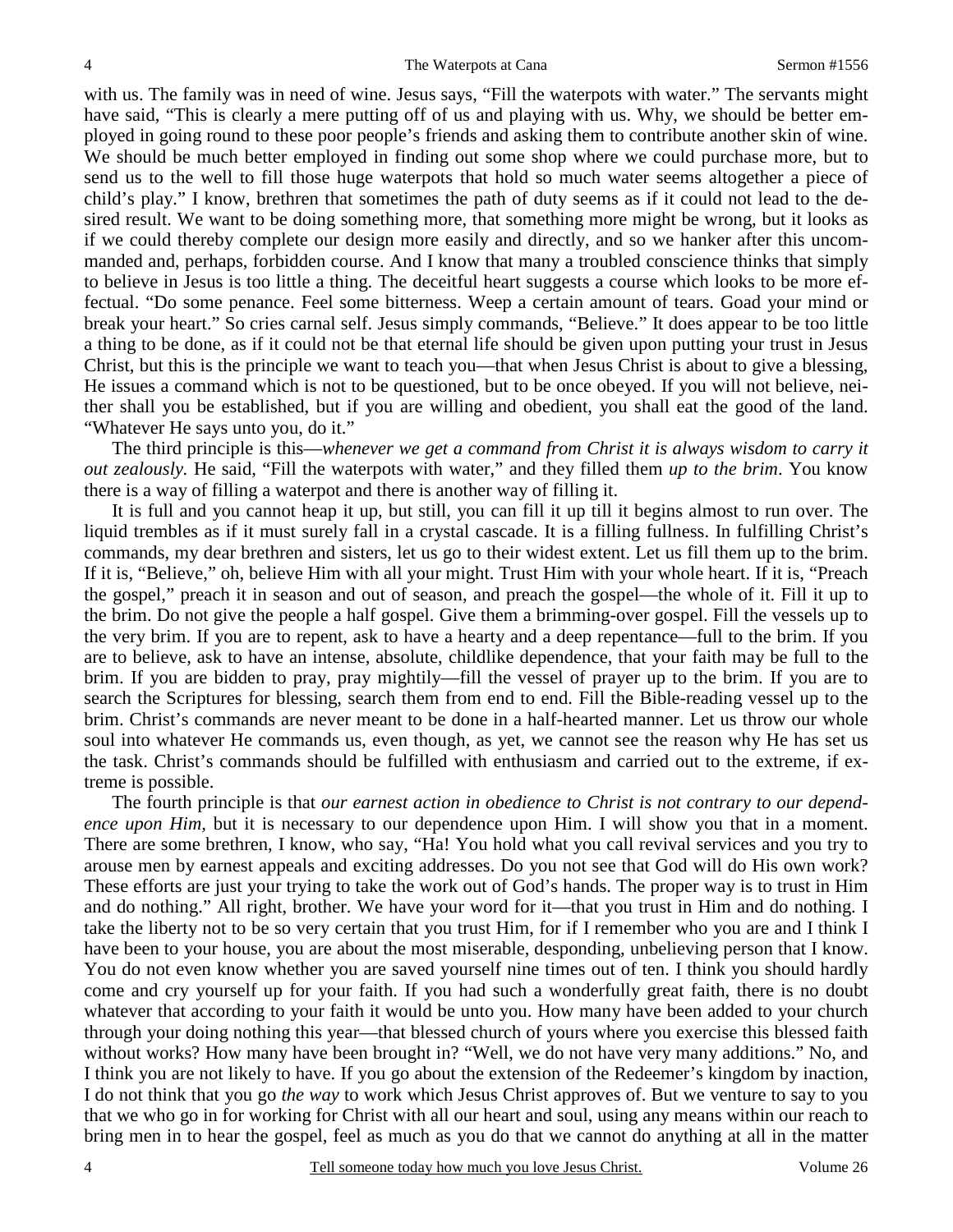apart from the Holy Spirit and we trust in God, I think, almost as much as you do, because our faith has produced rather more results than yours has done. I should not wonder if it turns out that your faith without works is dead, being alone, and that our faith, having works with it, has been living faith after all.

 I will put the case thus—Jesus Christ says, "Fill the waterpots with water." The orthodox servant says, "My Lord, I fully believe that You can make wine for these people without any water and by Your leave I will bring no water. I am not going to interfere with the work of God. I am quite certain that You do not want our help, gracious Lord. You can make these waterpots be full of wine without our bringing a single bucket of water and so we will not rob You of the glory of it. We will just stand back and wait for You. When the wine is made, we will drink some of it and bless Your name, but meanwhile we pray You have us excused, for pails are heavy carrying and a good many must be brought to fill all those waterpots. It would be interfering with the divine work and so we would rather take our ease." Do you not think that servants who talked so would prove that they had no faith in Jesus at all? We will not say that it would prove their unbelief, but we will say that it looks very like it. But look at the servant there who, as soon as Jesus commands, "Fill the waterpots with water," says, "I do not know what He is at. I do not see the connection between fetching this water and providing the feast with wine, but I am off to the well. Here, hand me a couple of pails. Come along, brother. Come along and help fill the baths." There they go and soon come joyfully back with the water, pouring it into the troughs till they are full up to the brim. Those seem to me to be the believing servants who obey the command, not understanding it, but expecting that, somehow or other, Jesus Christ knows the way to work His own miracle. By our earnest exertions we are not interfering with Him, dear friends. Far from it. We are proving our faith in Him if we work for Him as He bids us work and trust in Him alone with undivided faith.

 The next principle I must lay equal stress upon is this—*our action alone is not sufficient*. That we know, but let me remind you of it again. There are these waterpots, these troughs, these baths—they are full and could not be fuller. What a spilling of water there is! You see that in their trying to fill them the water runs over here and there. Well, all these six great baths are full of water. Is there any more wine, for all that? Not a drop. It is water that they brought, nothing but water and it remains water still. Suppose that they should take that water into the feast? I am half afraid that the guests would not have thought cold water quite the proper liquid to drink at a wedding. They ought to have done so, but I am afraid they were not educated in the school of total abstinence. They would have said to the master of the feast, "You have given us good wine and water is a poor finish for the feast." I am sure it would not have done. And yet water it was, depend upon it, and nothing else but water when the servants poured it into the pots. Even so, after all that sinners can do and all that saints can do, there is nothing in any human effort which can avail for the saving of a soul till Christ speaks the word of power. When Paul has planted and Apollos watered, there is no increase till God gives it. Preach the gospel, labor with souls, persuade, entreat, exhort, but there is no power in anything that you do until Jesus Christ displays His divine might. His presence is our power. Blessed be His name, He will come and if we fill the waterpots with water, He will turn it into wine. He alone can do it and those servants who show the most alacrity in filling up the waterpots are among the first to confess that it is He alone who can perform the deed.

 And now the last principle here is that *although human action in itself falls short of the desired end, yet it has its place and God has made it necessary by His appointment*. Why did our Lord have these waterpots filled with water? I do not say that it was necessary that it should have been done. It was not absolutely necessary in itself, but in order that the miracle might be all open and above board it was necessary, for suppose He had said, "Go to those waterpots and draw out wine"? Those who watched Him might have said that there was wine there before and that no miracle was worked. When our Lord had them filled up with water, there remained no room for any wine to be hidden away. It was just the same as with Elijah, when, in order to prove that there was no concealed fire upon the altar at Carmel, he bade them go down to the sea and bring water and pour it upon the altar and upon the victim till the trenches were filled. He said, "Do it a second time," and they did it a second time. And he said, "Do it a third time," and they did it a third time and no possibility of deception remained. And so, when the Lord Jesus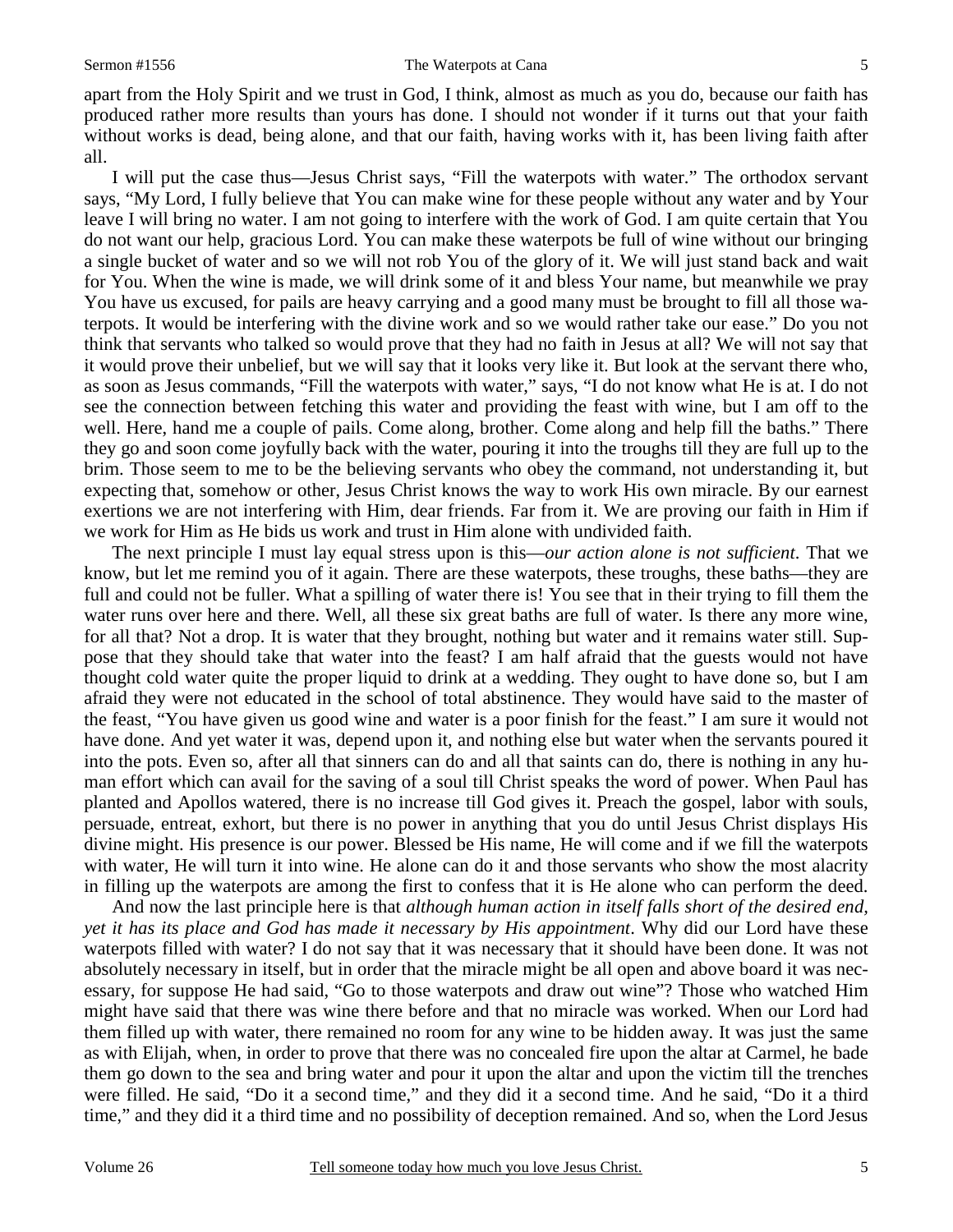bade the servants fill the waterpots with water, He put it beyond all possibility that He should be charged with deception and thus we see why it was necessary that they should be filled with water.

 Moreover, it was necessary because it was so instructive to the servants. Did you notice when I was reading it that the master of the feast, when he tasted the good wine, did not know where it came from? He could not make it out and he uttered an expression which showed his surprise, mingled with his ignorance. But it is written, "The servants which drew the water knew." Now, when souls are converted in a church, it happens much in the same way with certain of the members who are good people, but they do not know much about the conversion of sinners. They do not feel much joy in revivals. In fact, like the elder brother, they are rather suspicious of these wild characters being brought in. They consider themselves to be very respectable and they would rather not have the lowest of people sitting in the pew with them. They feel awkward in coming so near them. They know little about what is going on. "But the servants which drew the water knew," that is to say, the earnest believers who do the work and try to fill the waterpots know all about it. Jesus bade them fill the vessels with water on purpose that the men who drew the water might know that it was a miracle. I warrant you, if you bring souls to Christ you will know His power. It will make you leap for joy to hear the cry of the penitent and mark the bright flash of delight that passes over the new-born believer's face when his sins are washed away and he feels himself renewed. If you want to know Jesus Christ's miraculous power, you must go and—not work miracles, but just draw the water and fill the waterpots. Do the ordinary duties of Christian men and women—things in which there is no power of themselves, but which Jesus Christ makes to be connected with His divine working, and it shall be for your instruction and your comfort that you had such work to do. "The servants which drew the water knew." I think that I have said enough upon the principles which lie concealed within my text.

**II.** You must have patience with me while I try to apply these principles to practical purposes. LET US SEE HOW TO CARRY OUT THIS DIVINE COMMAND, "Fill the waterpots with water." First, *use in the service of Christ such abilities as you have.* There stood the water pots, six of them and Jesus used what He found ready to His hand. There was water in the well, our Lord also used that. Our Lord is accustomed to employ His own people and such abilities as they have rather than angels or a novel class of beings created fresh for the purpose. Now, dear brothers and sisters, if you have no golden chalices, fill your earthen vessels. If you cannot consider yourselves to be goblets of rarest workmanship in silver, or if you could not liken yourselves to the best Sevres ware, it does not matter. Fill the vessels which you have. If you cannot, with Elijah, bring fire from heaven and if you cannot work miracles with the apostles, do what you can. If silver and gold you have none, yet such as you have dedicate to Christ. Bring water at His bidding and it will be better than wine. The most common gifts can be made to serve Christ's purpose. Just as He took a few loaves and fishes, and fed the crowd with them, so will He take your six waterpots and the water, and do His wine-making therewith.

 Thus, you see, they improved what they had, for the waterpots were empty, but they filled them. There are a good many brethren here from the College tonight and they are trying to improve their gifts and their abilities. I think you do right, my brethren. But I have heard some people say, "The Lord Jesus does not want your learning." No, it is very likely that He does not, any more than He needed the water, but then He certainly does not want your stupidity and your ignorance and He does not want your rough, uncultivated ways of speaking. He did not seek for empty pitchers on this occasion. He would have them full and the servants did well to fill them. Our Lord today does not want empty heads in His ministers, nor empty hearts. So, my brethren, fill your waterpots with water. Work away and study away and learn all you can and fill the waterpots with water. "Oh," somebody will say, "but how are such studies to lead to the conversion of men? Conversion is like wine and all that these young fellows will learn will be like water." You are right, but still, I bid these students fill the waterpots with water and expect the Lord Jesus to turn the water into wine. He can sanctify human knowledge so that it shall be useful to the setting forth of the knowledge of Jesus Christ. I hope that the day has gone by when it is so much as dreamed that ignorance and coarseness are helpful to the kingdom of Christ. The great Teacher would have His people know all that they can know and especially know Himself and the Scriptures that they may set Him forth and proclaim His gospel. "Fill the waterpots with water."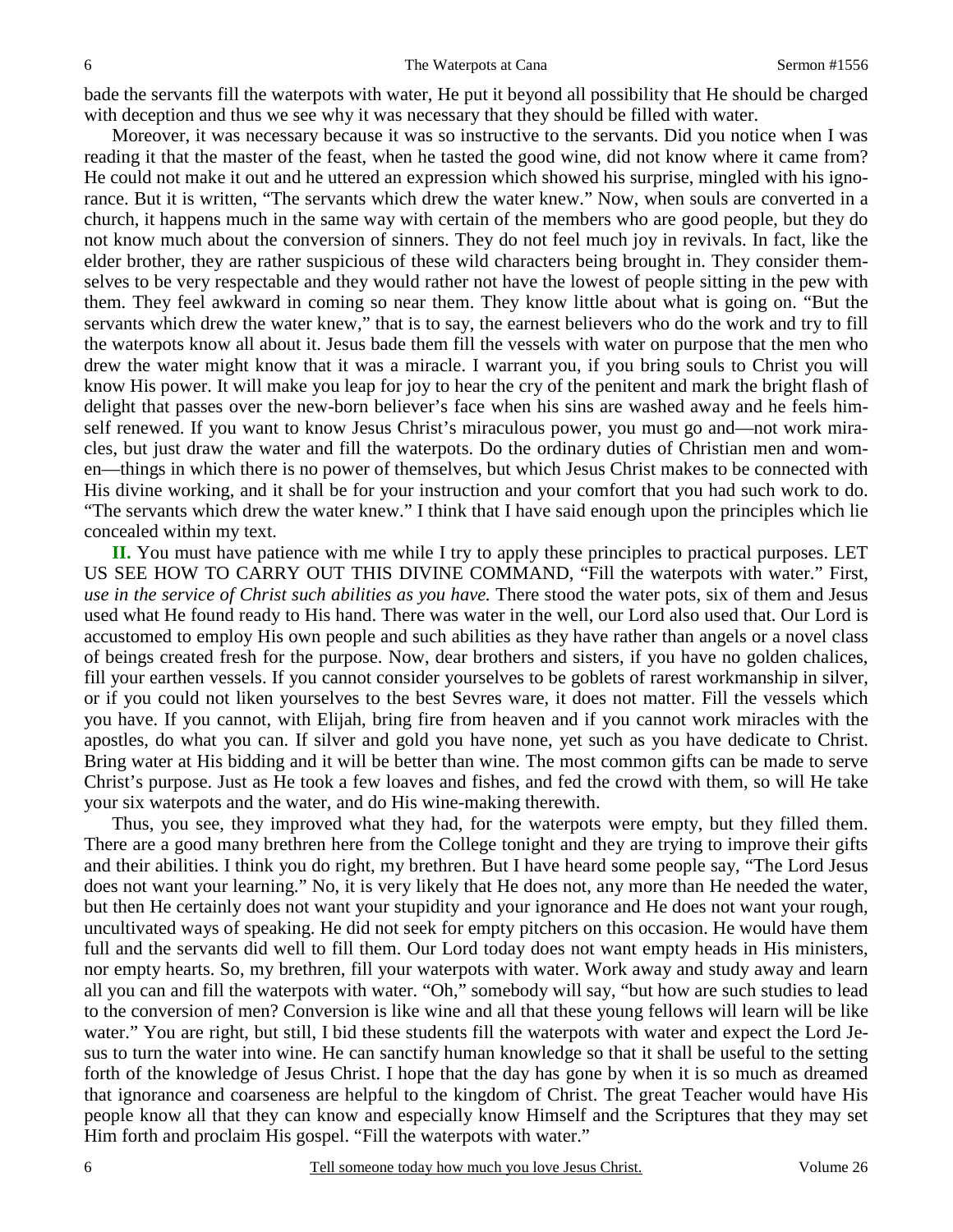Next, to apply this principle, let us all *use such means of blessing as God appoints*. What are they? First, there is the reading of the Scriptures. "Search the Scriptures." Search them all you can. Try to understand them. "But if I know the Bible, shall I be therefore saved." No, you must know Christ Himself by the Spirit. Still, "fill the waterpots with water." While you are studying the Scriptures you may expect the Savior will bless His own Word and turn the water into wine.

 Then there is attendance upon the means of grace and hearing a gospel ministry. Mind you fill that waterpot with water. "But I may hear thousands of sermons and not be saved." I know it is so, but your business is to fill this waterpot with water and while you are listening to the gospel, God will bless it, for, "Faith comes by hearing and hearing by the Word of God." Take care to use the means which God appoints. Since our Lord has appointed to save men by the preaching of the Word, I pray that He will raise up those who will preach without ceasing, in season and out of season, indoors and in the streets. "But they won't be saved by our preaching." I know that. Preaching is the water and while we are preaching, God will bless it and turn the water into wine. Let us distribute religious books and tracts. "Oh, but people won't be saved by reading them." Very likely not, but while they are reading them, God may bring His truth to remembrance and impress their hearts. "Fill the waterpots with water." Give away abundance of tracts. Scatter religious literature everywhere. "Fill the waterpots with water," and the Lord will turn the water into wine.

 Remember the prayer meeting. What a blessed means of grace it is, for it brings down power for all the works of the church. Fill that waterpot with water. I have not to complain of your attendance at prayer meetings, but oh, keep it up, dear brethren! You can pray. Blessed be His name, you have the spirit of prayer. Pray on! "Fill the waterpots with water" and in answer to prayer, Jesus will turn it into wine. Sunday school teachers, do not neglect your blessed means of usefulness. "Fill the waterpots with water." Work the Sunday school system with all your might. "But it will not save the children merely to get them together and teach them of Jesus. We cannot give them new hearts." Who said that you could? "Fill the waterpots with water." Jesus Christ knows how to turn it into wine and He does not fail to do it when we are obedient to His commands.

 Use all the means, but *take care that you use those means right heartily*. I come back to that part of the text, "And they filled them up to the brim." When you teach the young ones in the Sunday school, teach them well. Fill them to the brim. When you preach, dear sir, do not preach as if you were only half awake. Stir yourself up. Fill your ministry to the brim. When you are trying to evangelize the community, do not attempt it in a half-hearted way, as if you did not care whether their souls were saved or not. Fill them to the brim. Preach the gospel with all your might and beg for power from on high. Fill every vessel to the brim. Whatever is worth doing is worth doing well. Nobody ever yet served Christ too well. I have heard that in some services there may be too much zeal, but in the service of Christ you may have as much zeal as ever you will and yet not exceed, if prudence is joined with it. "Fill the waterpots with water" and divine working, and it shall be for your instruction and your comfort that you had such work to do. "The servants which drew the water knew." "Fill the waterpots with water" and fill them to the brim. Go in for doing good with all your heart and soul and strength.

 Further, in order to apply this principle, be sure to *remember when you have done all that you can do, that there is a great deficiency in all that you have done.* It is well to come away from tractdistributing and Sunday school teaching and preaching, and go home and get on your knees and cry, "Lord, I have done all that You have commanded me and yet there is nothing done unless You give the finishing touch. Lord, I have filled the waterpots and though I could only fill them with water, yet I have filled them to the brim. Lord, to the best of my ability I have sought to win men for You. There cannot be a soul saved, a child converted, or any glory brought to Your name by anything I have done, in and of itself, but, my Master, speak the miracle-working word and let the water which fills the vessels blush into wine. You can do it, though I cannot. I cast the burden upon You."

 And this leads me to the last application of the principle, which is—*trust in your Lord to do the work.* You see, there are two ways of filling waterpots. Suppose these people had never been commanded to fill the waterpots and their doing it had had no reference to Christ whatever. Suppose that it had been a freak of their own imagination and they had said, "These people have no wine, but they shall